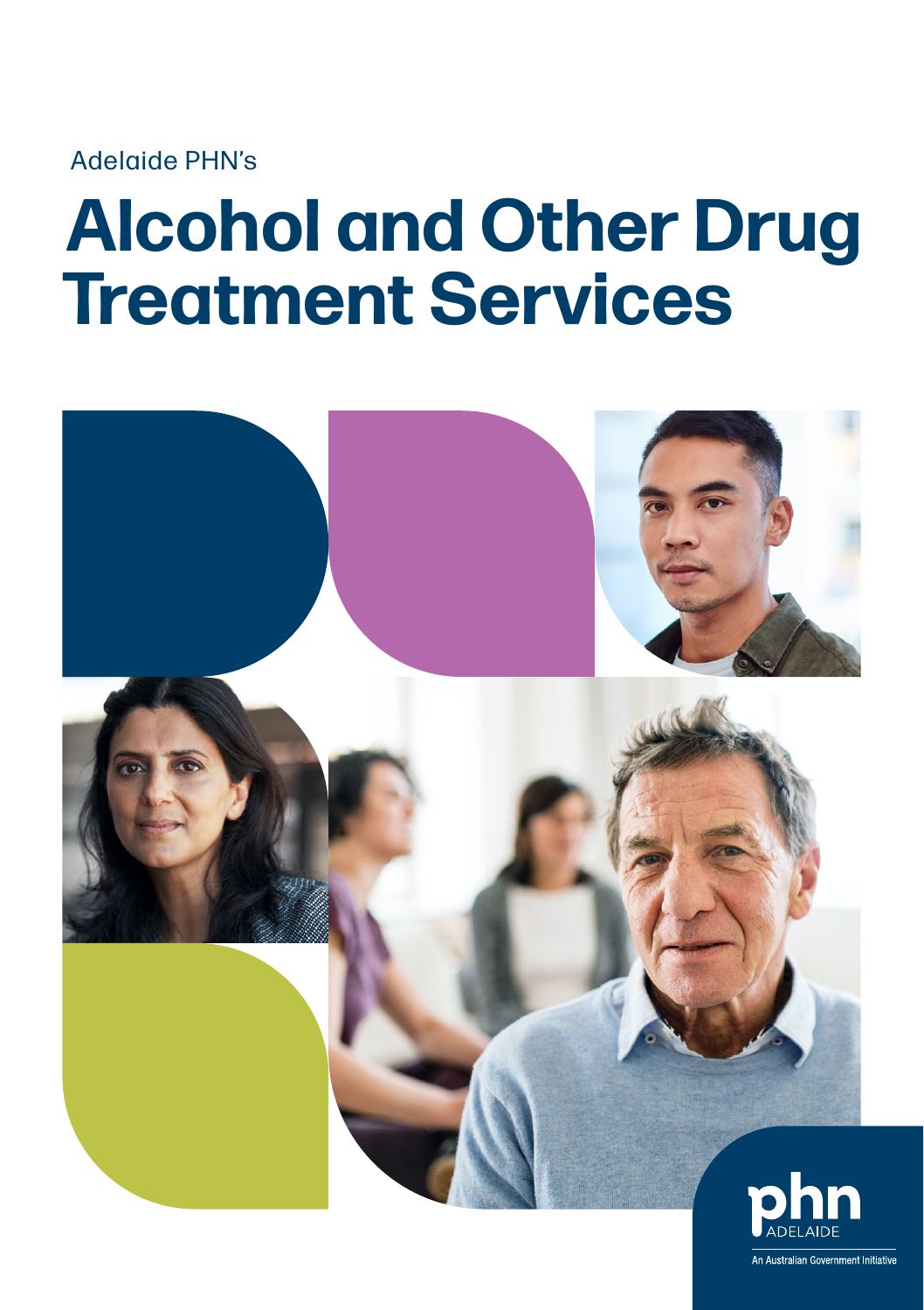

Adelaide PHN commissions a wide range of alcohol and other drug (AOD) treatment services and activities across Adelaide.

Services and programs support individuals and families affected by AOD use, LGBTIQA+ people, Aboriginal people, young people, and those who have been, or are at risk of being, in contact with the South Australian criminal justice system. Services are provided free of charge to the community.

The complete list of our commissioned service providers is available via our directory of services page – visit [adelaidephn.com.au/directory](http://adelaidephn.com.au/directory).

### **Referrals:**

- Self-referrals
- Family members
- Health care services (general practice, mental health services) / health professionals
- Community services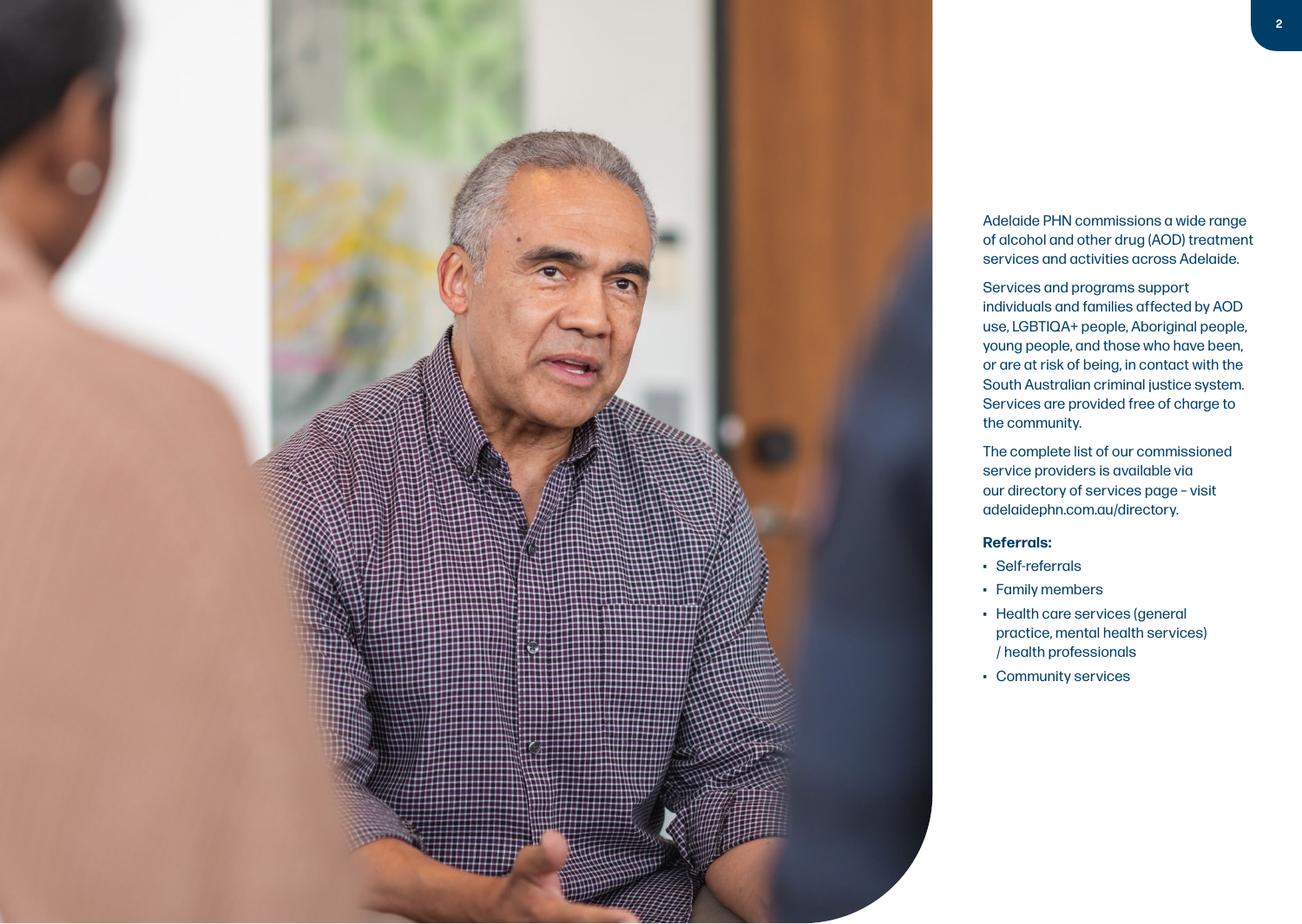**Program**

# **Drug and Alcohol Youth Outreach Service**

### **Service provider** Mission Australia

### **Target population**

Young people aged 10-25 years with mild to moderate substance use issues, including servicing young people who are accessing headspace services.

**Substances of concern**  Any

### **Location**

Multiple locations:

- 35 Richard Street, Hindmarsh
- TAFE SA College, Woodford Road, Elizabeth
- Commonwealth House, Noarlunga Centre, Noarlunga

### **Opening hours**

Monday to Friday 9.00am - 5.00pm

### **Services offered**

Residential, general practice, Aboriginal Community Controlled Health Organisations, headspace Centres, HYPA.

### **Treatment interventions offered**

Assertive outreach, ongoing counselling, care coordination, information, and education peer support (individual and groups).

Community education and capacity building.

**Contact and more information** (08) 8417 8100 [outreachcdas@missionaustralia.com.au](mailto:outreachcdas%40missionaustralia.com.au?subject=) [missionaustralia.com.au](http://missionaustralia.com.au)

#### **Program**

# **Partners Toward Wellbeing**

### **Service provider** Mission Australia

### **Target population**

People with co-occurring AOD and mental health conditions. Will also prioritise CALD, older people, and Aboriginal and Torres Strait Islander people who fit the above criteria.

**Substances of concern**  Any

### **Location**

Multiple locations:

- Mission Australia 35 Richard Street, Hindmarsh
- Mission Australia Commonwealth House, Noarlunga Centre, Noarlunga
- Sonder 2 Peachey Road, Edinburgh North
- Sonder 233 Sturt Road, Marion

**Opening hours**  Monday to Friday 9.00am - 5.00pm

### **Services offered**

Hub and spoke model covering central Adelaide, northern, southern and outer southern suburbs. Outreach services also provided. Online and telephone support available.

**Treatment interventions offered** 

Counselling (AOD and mental health psychological therapies), care coordination, individual and group peer support.

Aboriginal peer support worker available.

**Contact and more information** (08) 8417 8100 [PTW@missionaustralia.com.au](mailto:PTW%40missionaustralia.com.au?subject=)  [missionaustralia.com.au](http://missionaustralia.com.au)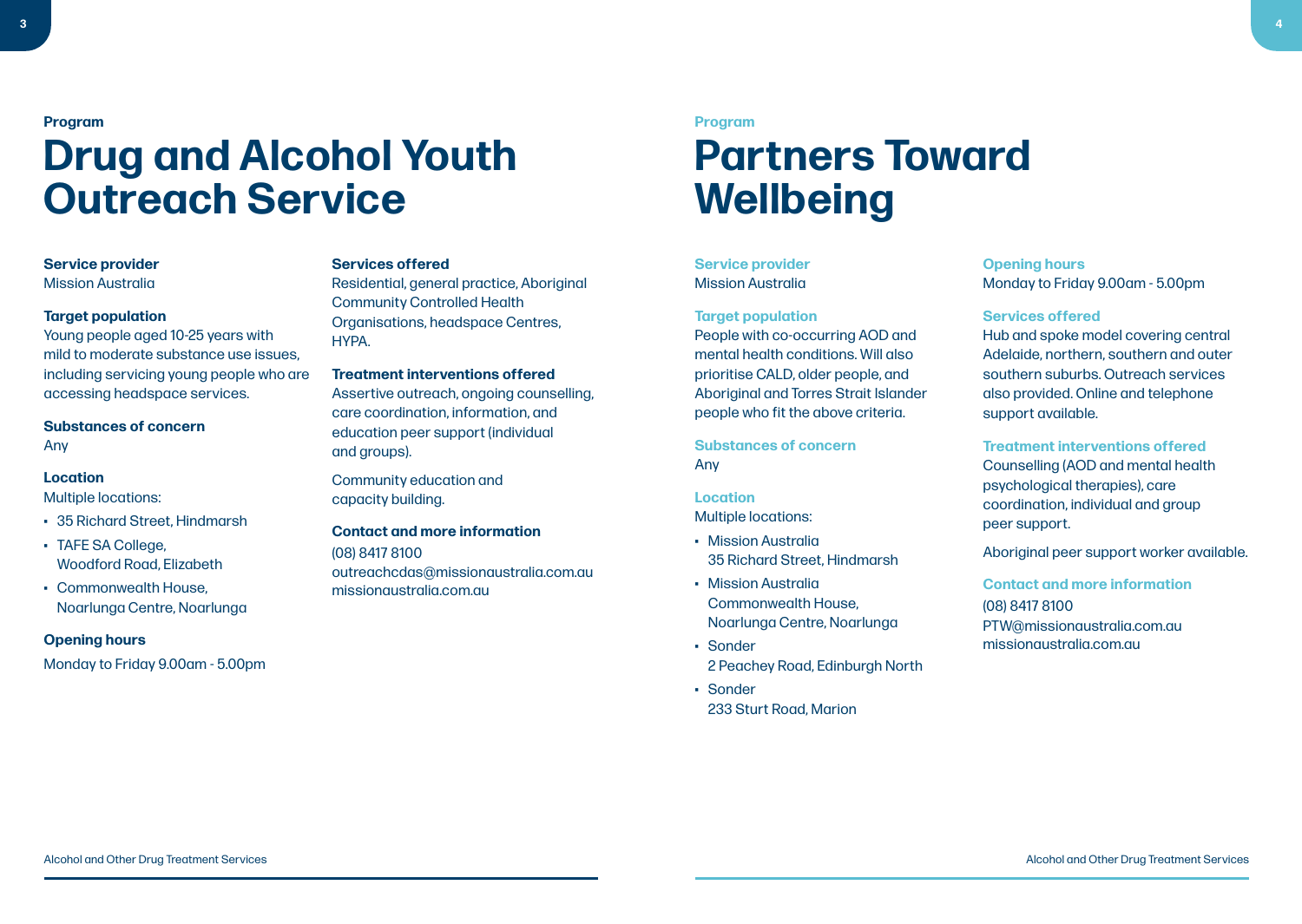### **Program Streetlink**

### **Service provider** Uniting Communities

### **Target population**

Young people aged 10-25 years with complex needs and their families. Complex needs including poor mental health, poor physical health, lack of meaningful activities e.g., employment or training; housing insecurity, pregnancy, gambling concerns, legal programs, domestic or family violence or dysfunction.

### **Substances of concern**  Any

### **Location** Multiple locations:

- 43 Franklin Street, Adelaide (main service location with integrated private GP clinic)
- 107 Dyson Road, Christies Beach
- 26 Anderson Walk, Smithfield

### **Opening hours**  Monday to Friday 9.00am - 5.00pm

Drop in nurse: Monday to Friday 1.00pm - 4.00pm Clean Needle Program: Monday to Friday 9.00am - 5.00pm GP:

Thursday and Friday. Bulk Billing. Appointment only.

### **Services offered**

In-reach and outreach services, residential, general practice, Aboriginal Community Controlled Health Organisations, allied health, youth services. Phone and virtual online sessions available.

**Treatment interventions offered**  Drop-in support (including nursing support), information and education, screening and assessment, counselling, care coordination, withdrawal support, pharmacotherapy, peer support, SMART recovery groups. Clean needle program available.

**Contact and more information** (08) 8202 5950 [streetlinkadmin@unitingcommunities.org](mailto:streetlinkadmin%40unitingcommunities.org?subject=)  [unitingcommunities.org](http://unitingcommunities.org) 

### **Program**

# **The Cottage**

**Service provider** Thorne Harbour Health

**Target population** LGBTIQA+ people

**Substances of concern**  Any

**Location** 51 Bower St, Woodville

**Opening hours**  Monday to Friday 9.00am - 5.00pm Afterhours by arrangement

### **Services offered**

In-reach and outreach offered across the Adelaide PHN region, including CBD appointments where required. Telehealth is also available.

**Treatment interventions offered**  Brief intervention counselling, ongoing counselling, care and recovery coordination, peer support and recovery groups.

**Contact and more information** (08) 7078 4128 or 1800 134 840 (toll free) General enquiries: [aodsa@thorneharbour.org](mailto:aodsa%40thorneharbour.org?subject=) Referrals: [aodsaintake@thorneharbour.org](mailto:aodsaintake%40thorneharbour.org?subject=)  [thorneharbour.org](http://thorneharbour.org)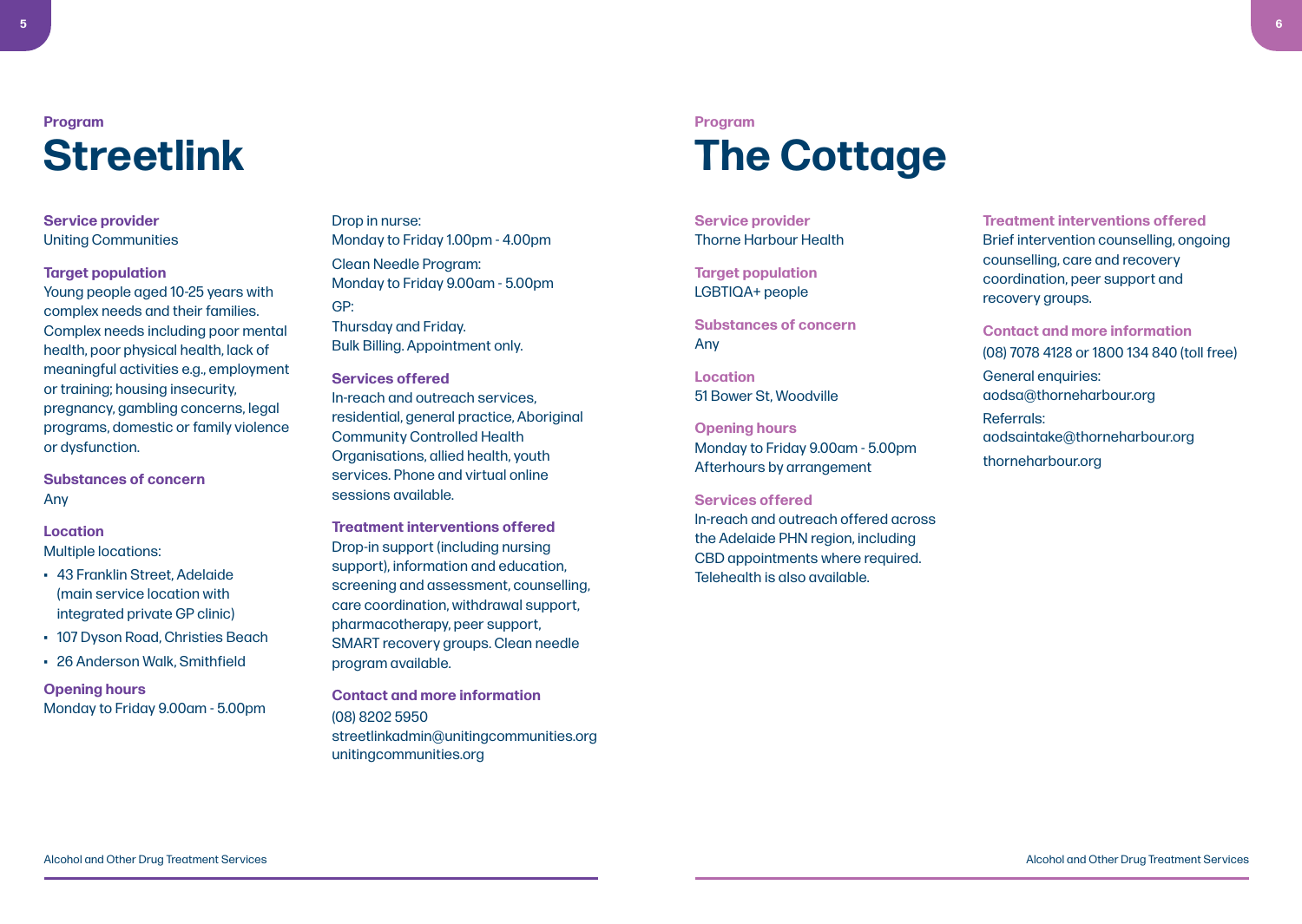### **Program Harm Minimisation Team**

### **Service provider** Nunkuwarrin Yunti

### **Target population**

Aboriginal and Torres Strait Islander people aged 15 years and older, with complex substance use issues, and their families and significant others.

### **Substances of concern**

Any

### **Location**

Multiple locations:

- 182-190 Wakefield Street, Adelaide
- Brady St Clinic 28-30 Brady Street, Elizabeth Downs
- 17 Beach Road, Christies Beach

### **Opening hours**

Monday to Friday 9.00am - 5.00pm

Clean Needle Program (Wakefield Street location): Monday to Friday 9.00am - 1.30pm and 2.00pm - 5.00pm

### **Services offered**

In-reach and outreach provided.

In-reach to Flinders Wellbeing Centre - 28 Ann Street, Salisbury - assertive outreach in the Adelaide city parklands, residential settings (homes and accommodation services), treatment facilities, and general practice.

Face to face, telephone and online options available.

**Treatment interventions offered**  Information and education, brief interventions, assessment, family support, case management (care coordination and relapse prevention), counselling, including narrative therapy, counselling and peer support.

**Contact and more information** (08) 8406 1600 [nunku.org.au](http://nunku.org.au) 

### **Program**

# **Matrix Program**

### **Service provider** PsychMed

### **Target population**

People experiencing significant substance use issues aged 18 years and older, undergoing drug replacement therapy with a medical practitioner.

### **Substances of concern**

Methamphetamine or cocaine, with or without opioid use.

### **Location**

Multiple locations:

- Level 1, Bagot House, 198 North Terrace, Adelaide
- 1-3 Burman Avenue, Gilles Plains
- 224 Seacombe Road, Seaview Downs

### **Opening hours**

Monday to Friday 9.00am - 5.00pm Matrix Group: Monday, Wednesday and Friday at 10.00am

After hours support group once per week: 4.00pm - 6.00 pm

### **Services offered**

3 x 16-week Matrix programs (maximum 20 participants in each program) available per site (Adelaide, Gilles Plains and Seaview Downs) per annum. Intensive outpatient treatment. Assertive follow-up.

Face to face, telephone and online options available.

**Treatment interventions offered**  Psychometric assessments and medical review.

Use ASSIST to conduct screening and assessment.

Counselling, group sessions, peer support, family, and carer support.

**Contact and more information** (08) 8232 3333 [slemon@psychmed.net.au](mailto:slemon%40psychmed.net.au?subject=) [psychmed.com.au](http://psychmed.com.au)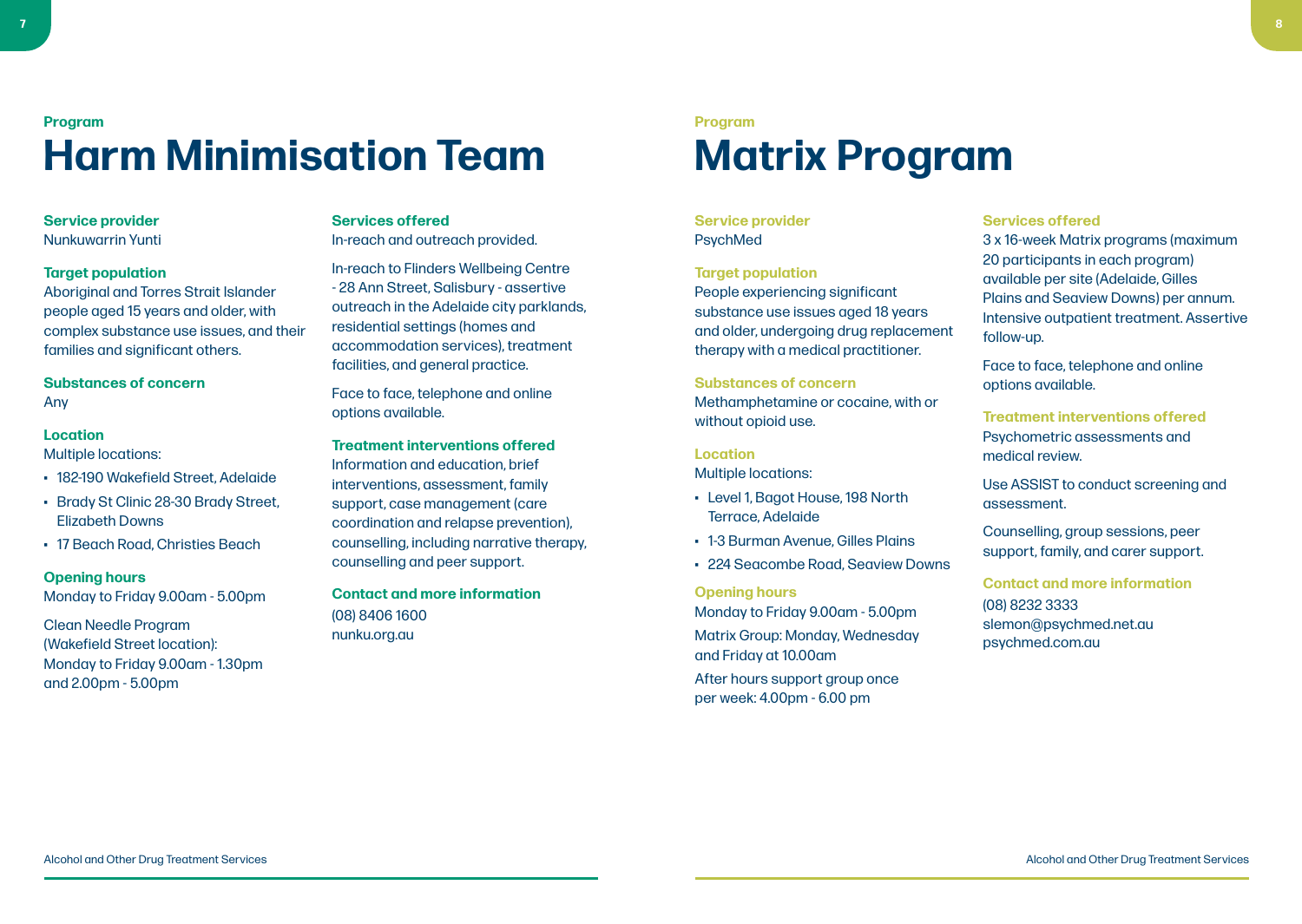#### **Program**

## **Rehabilitation Treatment Services**

### **Service provider**

Offenders Aid and Rehabilitation Services of South Australia (OARS)

### **Target population**

People aged 18 years or older who have been, or are at risk of being, in contact with the South Australian criminal justice system. Support is also available to the families of these individuals.

**Substances of concern** Any

### **Location**

Multiple locations:

- Ground floor, 33 Franklin Street, Adelaide
- 87b Dyson Road, Christies Beach
- 1st floor, 53-61 Dale Street, Port Adelaide

**Opening hours** 

Monday to Friday 9.00am - 5.00pm

### **Services offered**

In-reach/outreach services, Department for Correctional Services, SA Parole Board, general practice, residential settings, non-traditional service settings (e.g., coffee shops), withdrawal and/or mental health facilities.

Face to face, telephone and online options available.

**Treatment interventions offered**  Counselling (cognitive behaviour therapy, motivational interviewing), mindfulness relapse prevention, narrative therapy (as appropriate), psycho-education, harm minimisation, case management (using the Good Lives model), accountability (restorative practices).

Group interventions: SMART Recovery, relapse prevention and drug awareness (treatment readiness). Case management and referral, education and support or referral for family members.

**Contact and more information** (08) 8218 0700 [oars.org.au](http://oars.org.au)

**Emergency contacts**

Mental Health Triage 13 14 65

Suicide Call Back Service 1300 659 467

Lifeline 13 11 14

Urgent Mental Health Care Centre 8448 9100

**Further information and support**  Know Your Options [knowyouroptions.sa.gov.au](http://knowyouroptions.sa.gov.au)

Alcohol and Drug Information Service (ADIS) 1300 13 1340

Counselling Online [counsellingonline.org.au](http://counsellingonline.org.au)

Drug and Alcohol Clinical Advisory Service (DACAS) – for health professionals (08) 7087 1742

Alcohol and Other Drug Treatment Services